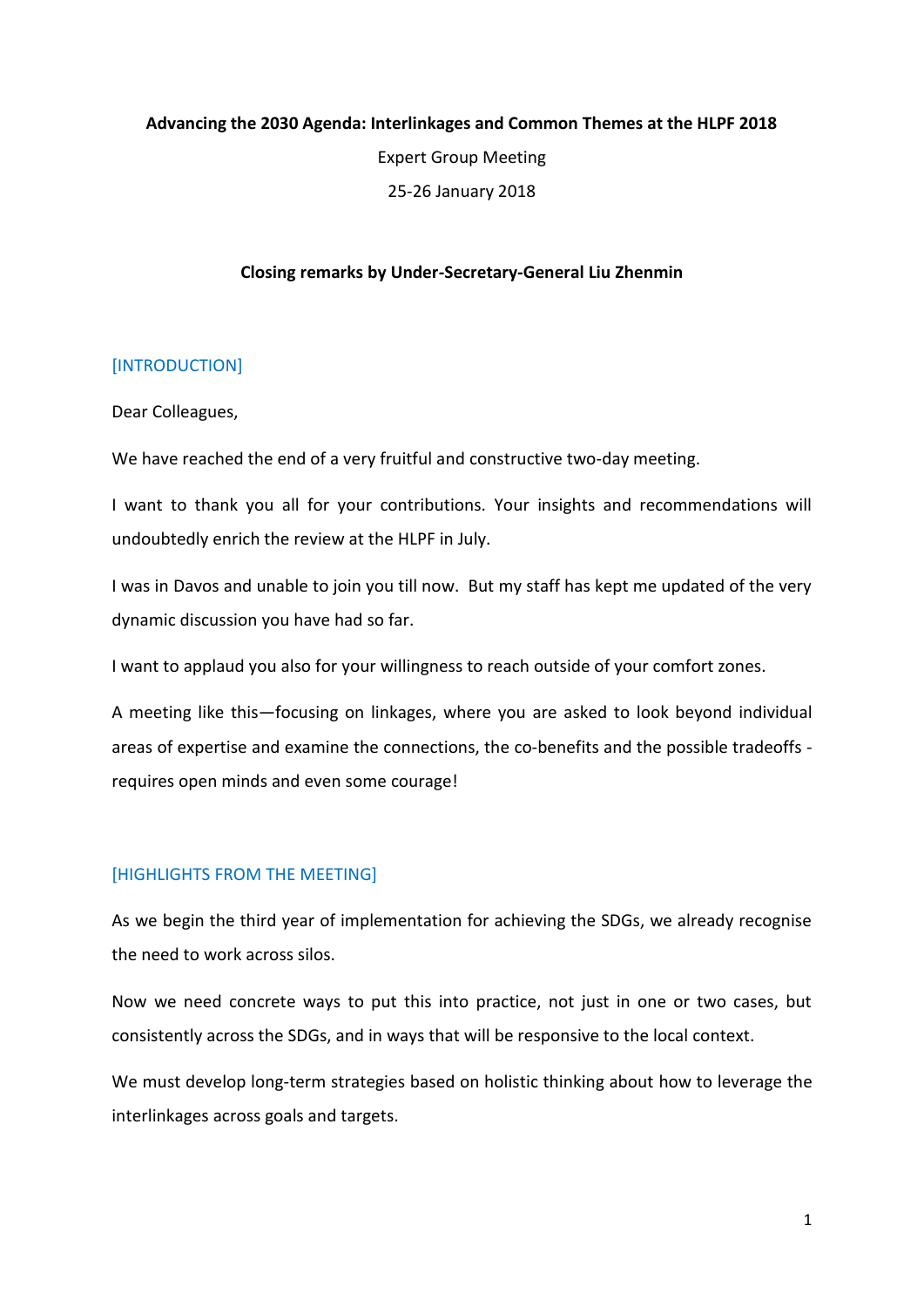We want to give policy makers the knowledge and perspective to make effective decisions – in synergy rather than in silo.

In some cases the decisions are straightforward. The choices are clear when a policy intervention to advance one SDG has accompanying benefits in other SDGs.

For example, an investment in girls' education has clear collateral benefits in economic growth, equality, health, and strong institutions.

In other cases, however, choices may be less clear-cut: for example, ensuring short-term food security for a growing population could risk offsetting actions around terrestrial biodiversity, sustainable land management, and marine protection.

In all cases, however, policy makers need to draw upon nuanced understanding when deciding how to allocate resources across what may appear to be competing needs.

#### [KEY MESSAGES]

I have had the opportunity to review the many rich and innovative presentations that you have given here over the last two days. Seven key points stand out for me:

- 1. **Evidence based knowledge**, that draws upon empirical observation and scientific assessment, is crucial for understanding interlinkages and connecting them to transformative actions. Indeed this knowledge-building process itself can fuel the policy convergence process at all levels.
- 2. We need to use this knowledge to **set priorities**, taking a critical and creative approach to deciding what investment is needed, and where.

Because the 2030 Agenda is integrated and indivisible, some may say that prioritization is taboo. But that is simply not realistic in a world of limited resources and multiple vulnerabilities. Prioritization is necessary, and should address specific national and local circumstances.

3. That Is the third point I want to emphasize.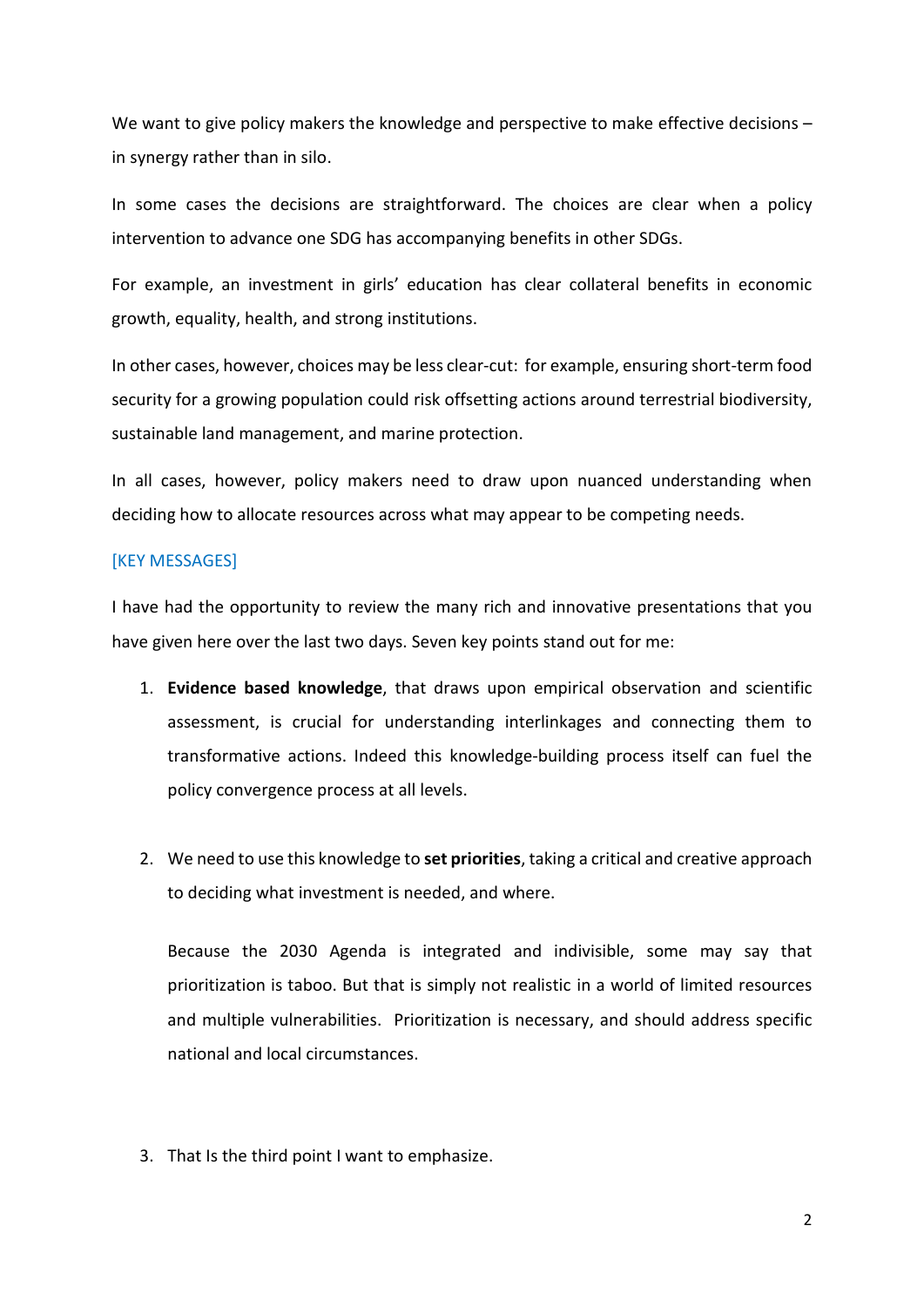Prioritization and policy choices are always **context-specific**.

Many government officials talk about the need to "domesticate or localize" the SDGs and the 2030 Agenda, to bring it in line with national strategies and plans.

Likewise, we need to "domesticate or localize" our understanding of interlinkages and interconnections.

Local communities, municipal governments, and national leaders—they all bring important knowledge and perspectives to the table, and our implementation strategies must accommodate these specificities.

For example, we were reminded during the meeting that the Asia-Pacific region has the lowest per capita water endowment in the world—and this will affect policy priorities.

The local context is therefore an important—and natural—foundation for decision making at all levels.

4. Recognizing the interactions and relationships among the SDGs is only half the battle. **Adjusting governance structures**to reflect the inter-relationships will be an important concrete step toward capitalizing on positive synergies and reducing or eliminating negative outcomes.

Governance reforms may be the greatest challenge of all—overcoming institutional inertia and realigning incentives can be a huge struggle. But armed with evidence and a strong will, advocates for integrated policy making will be able to make their case.

5. Which brings me to my fifth point—the **need for high quality, reliable, timely and disaggregated data**. The 17 SDGs, with their 169 targets, are unprecedented in their scope and the global indicator framework provides a rigorous basis for measuring progress.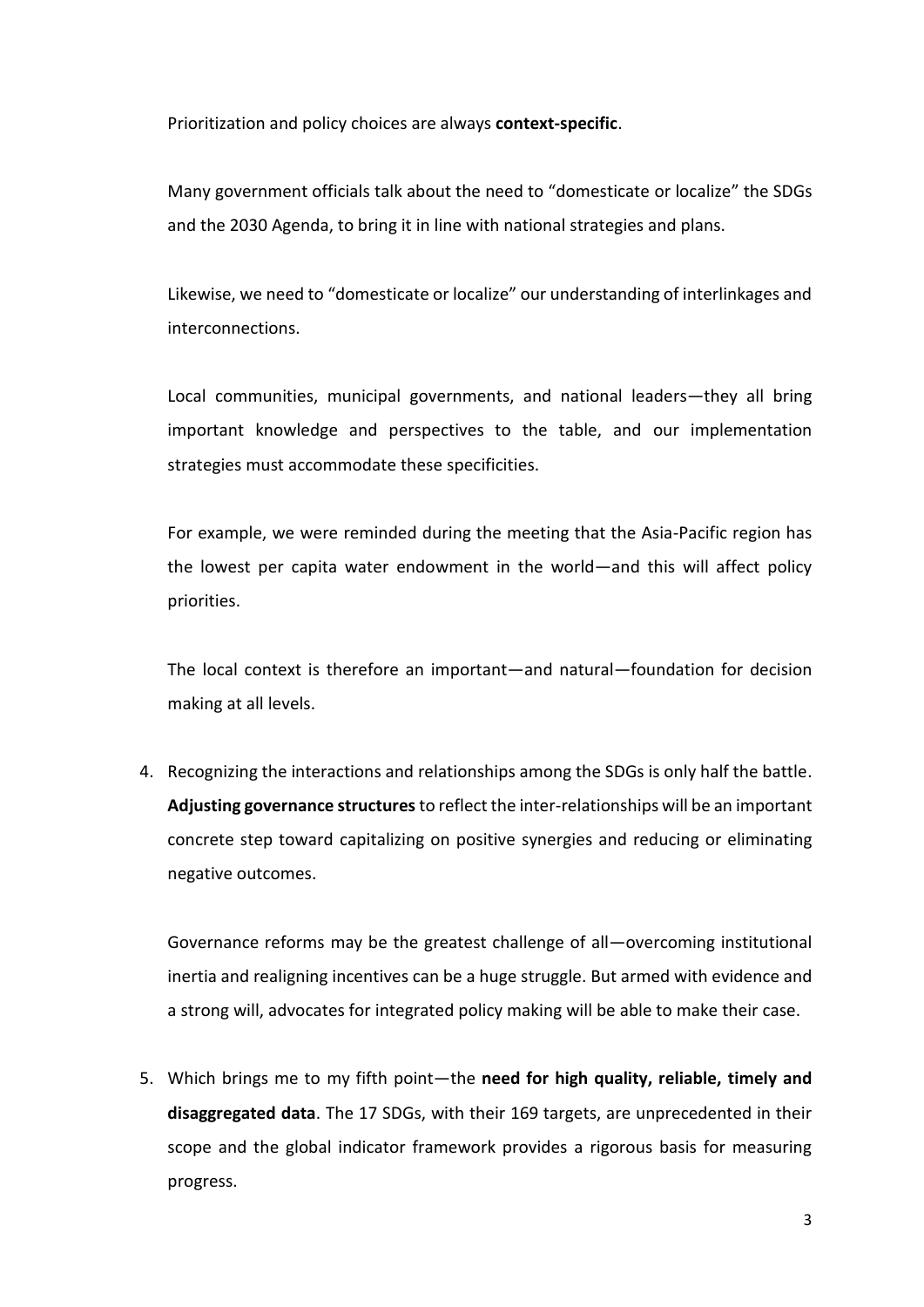At the same time, complementary data to guide decisions is now also available from many sources – remote sensing, mobile phone usage, administrative records, citizen monitoring and many others – and must be used. I agree with the views expressed by many experts that open source and open access data is the way forward.

6. Sixth, I would like to echo what many of you acknowledged in your presentations. The SDGs **touch everyone and must engage everyone.** Their achievement will be a **multistakeholder endeavour**, with important cultural and societal elements that cannot be ignored.

Not only governments, but also individuals and communities, will make decisions that can make or break the SDGs.

The private sector—companies of all sizes—will also need to commit to the transformative vision of the SDGs, and to choices for long-term sustainability that will be good for business and the planet, evolving beyond an ethos of short-term profit.

7. Finally, let me emphasize the need for continuous **communication, dialogue and learning**.

As experts in our own areas, we are often sure of what we know, but we have to reach out to policy makers and a host of other actors to understand their perspectives and challenges, and put our knowledge to work for them. This requires humility and patience, but is an essential part of our endeavour.

# [CONCLUSION]